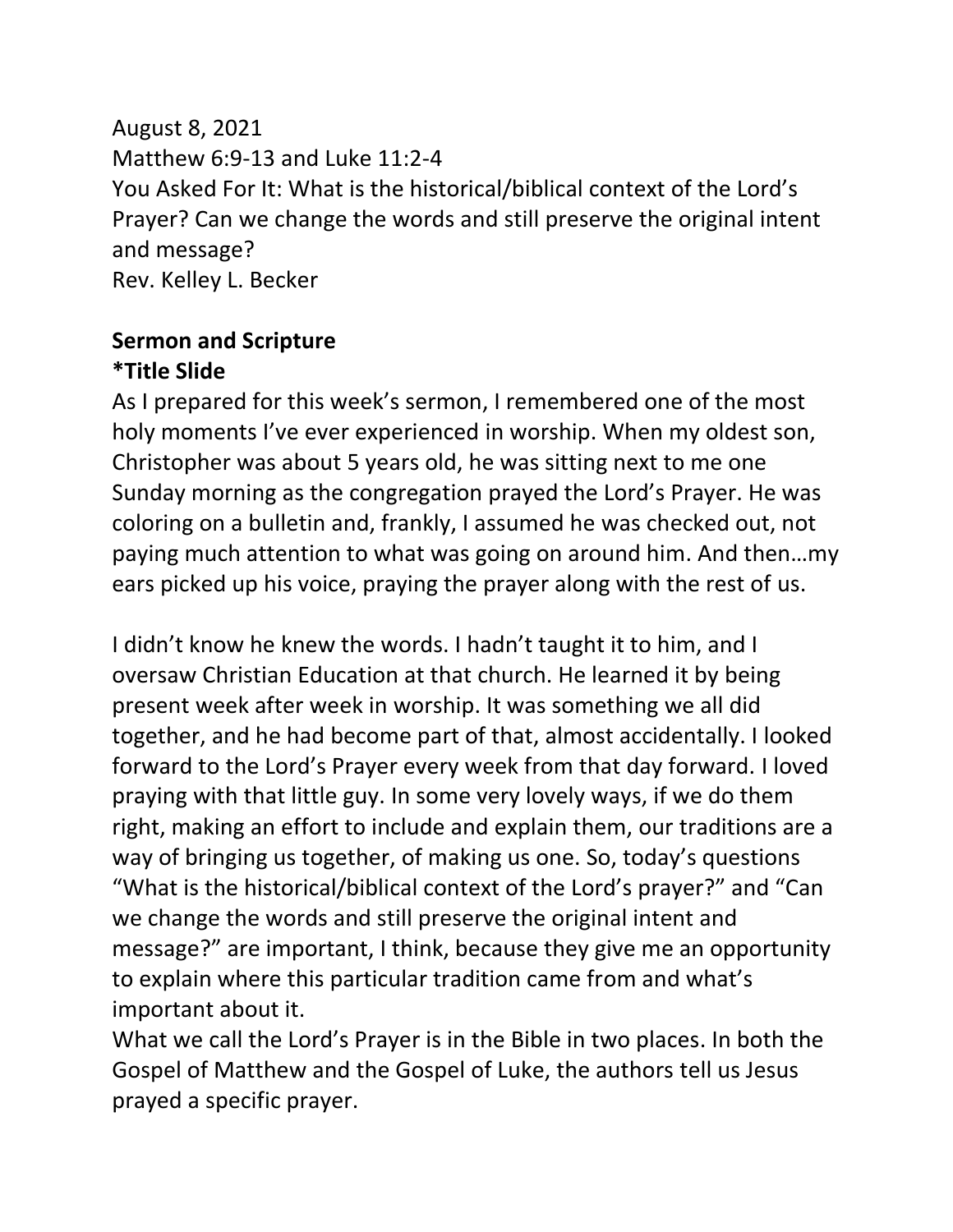I thought we would begin by looking at those texts side by side. We are using the New Revised Standard Version.

## **\*Text Slide (Matthew first)**

This is Matthew 6:9-13-

Our Father in heaven,

hallowed be your name.

**10** Your kingdom come. Your will be done,

on earth as it is in heaven.

- **11** Give us this day our daily bread
- **12** And forgive us our debts, as we also have forgiven our debtors.
- **13** And do not bring us to the time of trial, but rescue us from the evil one.

The author of Matthew has inserted this prayer into the Sermon on the Mount, a familiar section of his narrative when Jesus was teaching his followers what it meant to be his disciple. Right before this prayer, Jesus told his followers to be authentic, not to show off by praying in public, not to use more words than necessary, and not to try to imitate the ways in which other people prayed to their gods. And then he gave them this example of how to pray.

The author of Luke inserted his version of the Lord's Prayer into his narrative in this way, he wrote, "Jesus was praying in a certain place, and after he finished, one of his disciples said to him, 'Lord, teach us to pray as John taught his disciples.' He said to them, 'When you pray, say:

## **\*Text Slide (Luke)**

Father, hallowed be your name.

Your kingdom come.

**3** Give us each day our daily bread.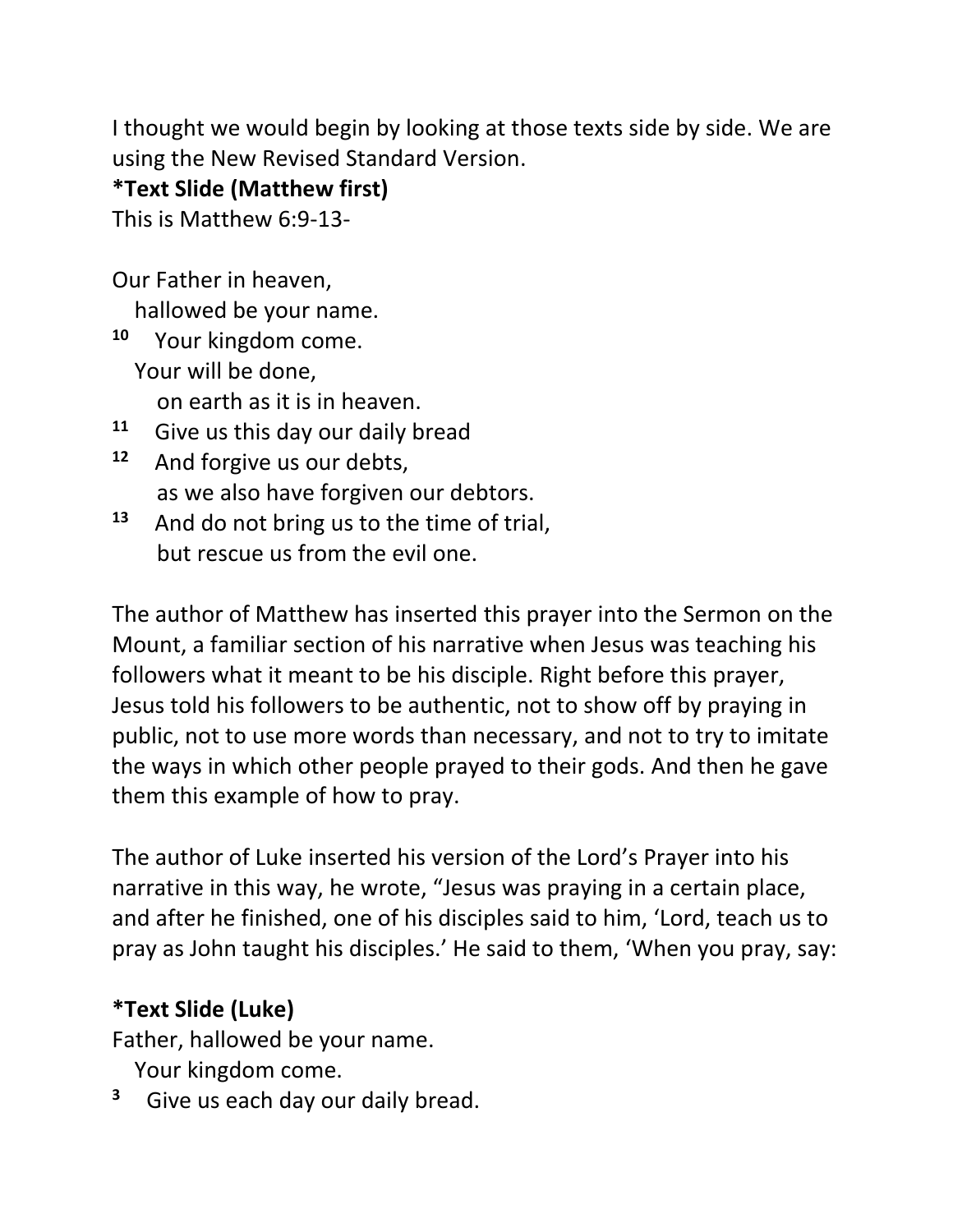**4** And forgive us our sins, for we ourselves forgive everyone indebted to us. And do not bring us to the time of trial."

You can see on the slide or the insert to the bulletin, that not only did the authors use the prayers in different ways in their narratives, the prayers themselves are very different. But, let's talk first about the ways in which they are similar.

We can see first that both prayers begin by addressing God as Father. Scholars agree that Jesus likely used the word Abba, which is Aramaic for Father, to address God. Why not just call God, "God?" you might be wondering. Among Judeans, the name of God was sacred and was not to be pronounced. Jesus's followers understood the role of father in their culture…protector, leader, and provider. God was all of those things and more.

Jesus used this familiar form of address and then asked that the name be sacred, "hallowed be your name." This is actually a pretty Jesus-y thing to do as he often used what was ordinary to make a point about what was extraordinary. Let us not forget that in the gospel stories, in the company of Jesus, bread and wine become sacred, water was turned to wine, and a little fish and bread fed the multitudes, with plenty leftover. The Holy showed up in the mundane all the time…and still does today.

In addition to the initial address of the prayer, both prayers mention: bringing about the world God desires, bread, forgiveness, and temptation.

These easy to see similarities tell us something important about the texts because the authors of Matthew and Luke did not have access to each other's stories. They weren't sitting next to each other in class, one copying from the other, and the Gospels of Matthew and Luke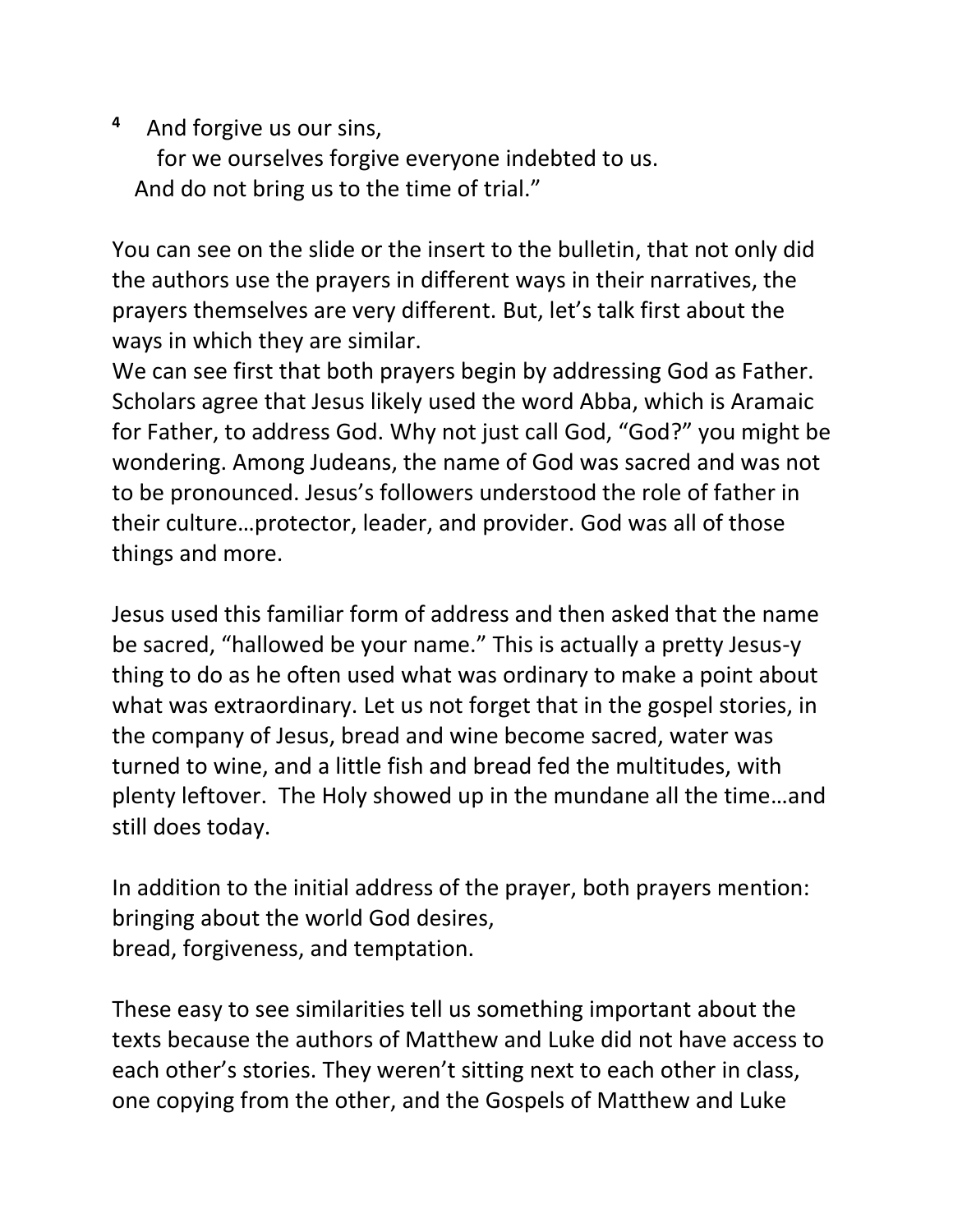were written around the same time, with Matthew maybe completed a smidge earlier, so the author of Luke hadn't read or heard the Gospel of Matthew. The Gospel of Mark, though, was written 15-20 years prior to Matthew and Luke. Based on what is shared by all three gospels, it is clear the authors of Matthew and Luke had access to Mark. But there is nothing in Mark that compares to the Lord's Prayer. How can we explain the similarities in these prayers?

Scholars have concluded that there must have been another common document. They have named that document Q. Here's what's tricky, though. We don't have Q. We only think it existed because of texts like the two we are dealing with today where two or more gospels have things in common, things that seem way more than coincidental, but it is unlikely or impossible that the gospel writers had access to each other's work.

#### **\*Timeline Slide**

For reference, on the screen (and on the back of the insert) is a chart of some of the development of early Christian tradition, which you will see next week as well, as I answer the question, "Who decided what would be in the Bible? I have highlighted the points in time I have mentioned this morning to provide some clarity.

So, Jesus's tendency to use the ordinary to talk about the extraordinary and Q explain the similarities between these two passages, but what about the differences? If the authors of Matthew and Luke both knew about Q, why are the prayers different in the two narratives and what does that mean for us as we pray the prayer today?

#### **\*Text Slide**

While the prayers deal with the same subjects for the most part, the gospel authors treat the subjects differently. And we will see that both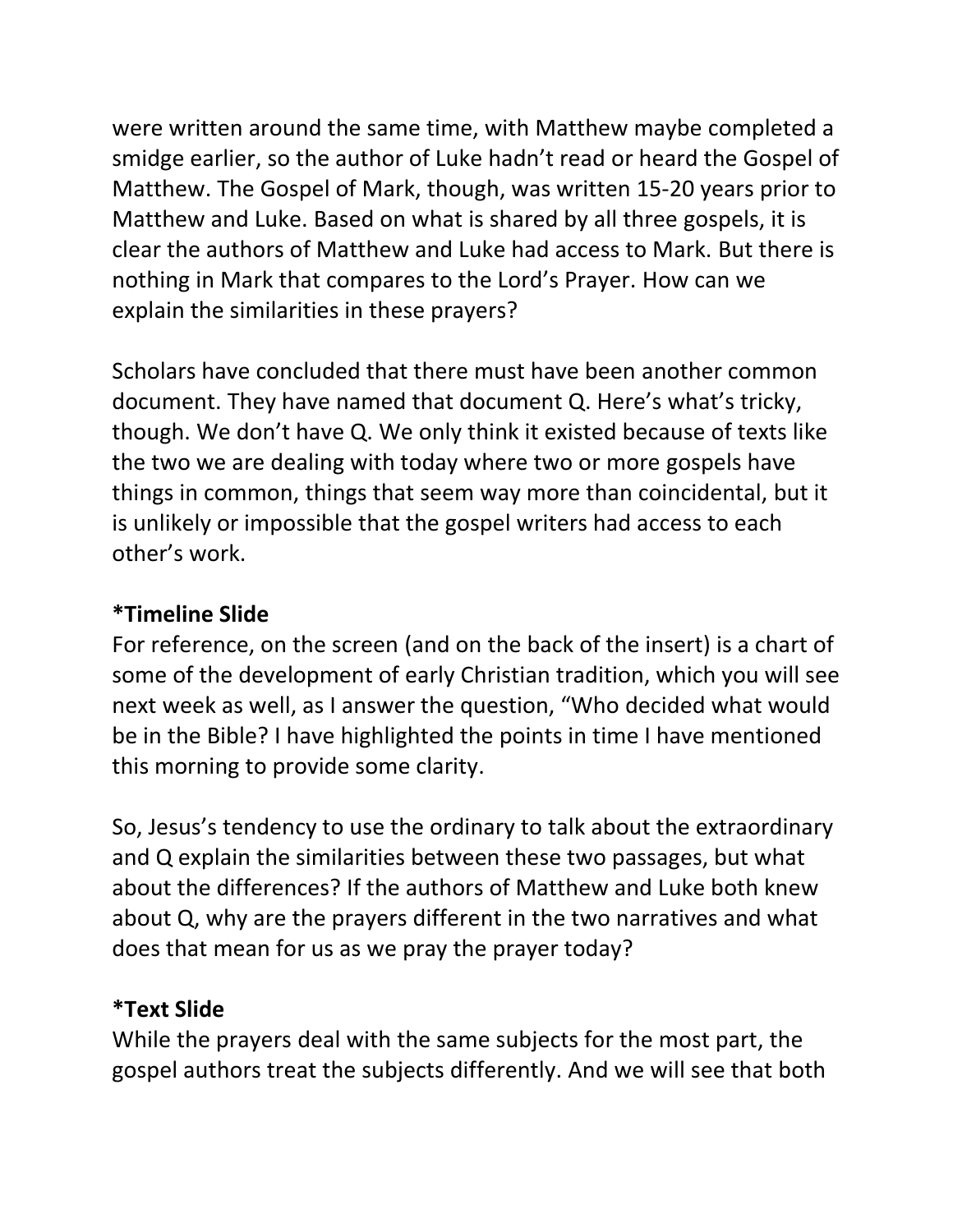authors veer in places from what scholars believe the original prayer would have been.

For example, Matthew's version of the petition for daily bread was probably closer to the original Q version and more like something Jesus would have said. Jesus would have encouraged his followers to trust in God's provision, like the ancient Israelites wandering in the wilderness who were instructed to gather just enough manna for the day, not to hoard food selfishly and fearfully, keeping others from having what they needed. The author of Luke veered from that sentiment amid anxious times. "God, make sure we have something to eat today, and in the days to come."

Another example of Matthew sticking truer to the more original prayer is his use of the word debts compared to Luke's use of the word sins. I laughed last night when I ran into a friend downtown who told me he grew up in Disciples church. He talked about having communion every week and, mentioned "debts and debtors" as the right way to pray. What I didn't tell him is that all Disciples churches don't use debts and debtors, though they should. Luke does return to the language of debt in the second part of the statement, "…as we forgive everyone indebted to us." For Jesus, the plight of the oppressed poor, whose debts overwhelmed and caused daily suffering, was likely the subject of his prayers, not sin. Luke's change began the transition from the combined economic and religious sense to an exclusively religious sense. From that point on, Christian tradition picked up sins and trespasses. Truth be told, if Jesus was here, I bet he would tell us that the real sin is preying on the ones who are poor, like the people who have no choice but to file bankruptcy due to medical debt. According to a 2019 study, there are 530,000 people a year in this country who find themselves in that situation. That is debt/sin we should be praying about.

https://www.cnbc.com/2019/02/11/this-is-the-real-reason-most-americans-file-for-bankruptcy.html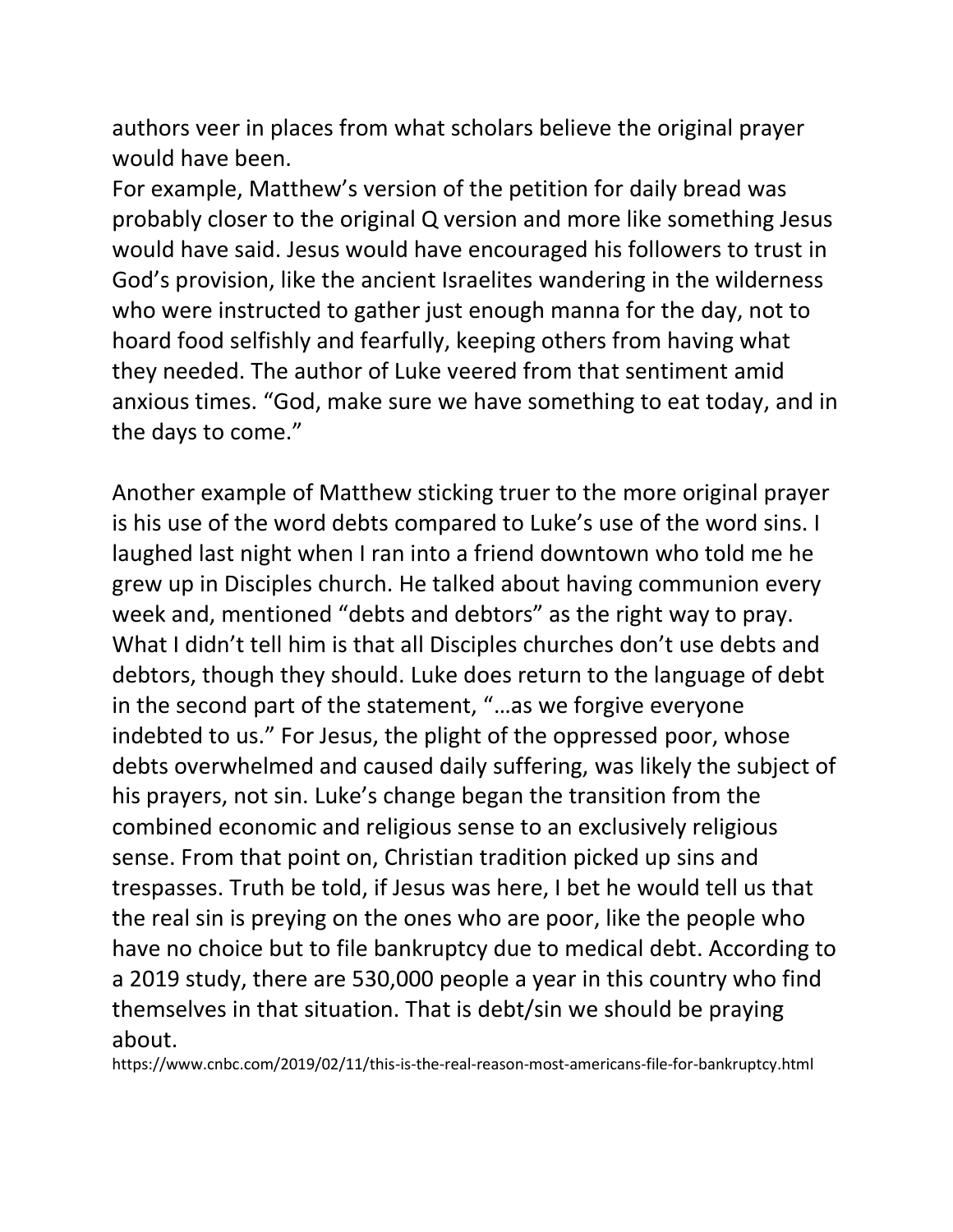I don't want to only highlight the author of Luke's edits, though. Matthew did his share of tweaking the likely original as well. For example, Matthew added "in heaven" to "Father" in the address. Throughout the Gospel of Matthew, the author inserts heaven and heavens, which is unlike the other gospel authors. We can see a similar addition in verse 10 of the Matthew text when the author adds, "…your will be done on earth as it is in heaven."

And last, Matthew added the villain to his prayer, "…rescue us from the evil one." It is important to remember that Jesus was Jewish, in Judaism, "satan," or the evil one, is not a being able to perceive and feel things, but a metaphor for the inclination that exists in every person, tempting us to do the wrong things. Praying for protection against an evil being would not have been common in Jesus's tradition.

So, given all of this information, you may be wondering, if our goal is to pray like Jesus, what would that sound like?

Truthfully, even if we reconstruct what is likely in Q, it is unlikely that prayer would be word for word what Jesus would have taught his followers. Oral traditions just don't work that way. What scholars do think is that, likely, given the ways in which the oral tradition was passed along, Jesus prayed, from time to time, the individual petitions in the prayers we have in Matthew and Luke.

## **\*List Slide**

So, it is likely that Jesus prayed these four things:

Bring about your kingdom.

Provide us with what we need for today.

Forgive what we owe to the same extent we forgive what others owe us.

Don't test us over and over.

Someone in the community from which Q came probably gathered the individual petitions, that they had heard from the oral tradition, into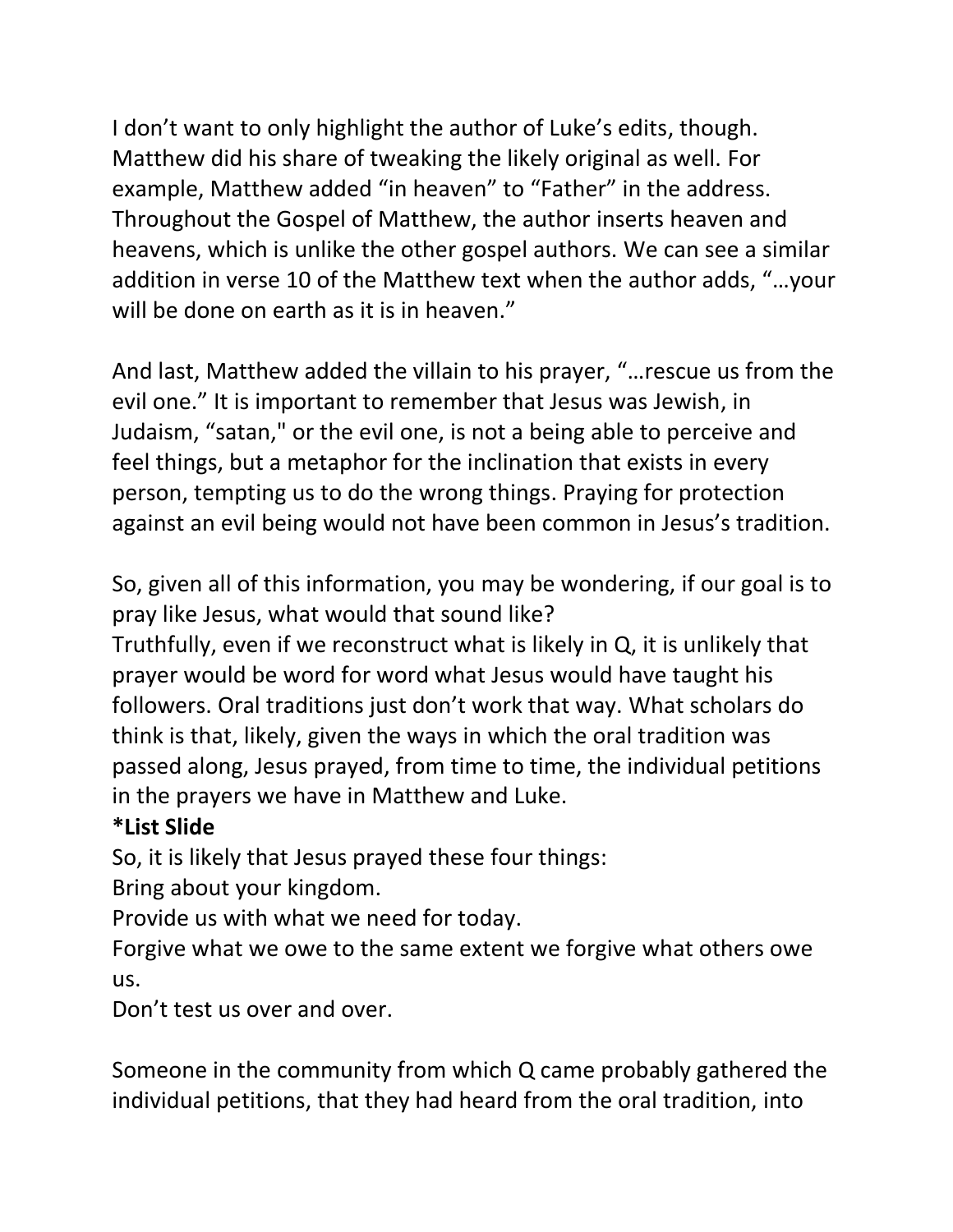one prayer for the first time. The authors of Matthew and Luke then copied the Q version and revised for their own purposes.

So, about the second question I am trying to answer today, "Can we change the words and still remain true to the text?" The reality is, the texts we have are not the original words and, in some ways, the authors have shifted a bit from what scholars believe was the original meaning. It seems to me, if we want to pray like Jesus, we ought to talk to God like we would imagine talking to anyone we know and trust. And our priorities ought to be God's priorities: bringing about a world where the ways of God reign, a world in which goods are shared, we all have what we need today, and people are not held hostage by economics and fear. If we pray about those things, we honor what we call the Lord's Prayer. And I don't think Jesus would mind a bit if we used different words to say those things and added our hopes for wholeness for ourselves and the ones we love.

Prayer is a spiritual discipline that requires practice. If you struggle with prayer, I recommend reading and praying prayers that other people have written. Writing your own prayers is not a requirement. You can pray prayers like the Lord's Prayer or other prayers in the Bible. The book of Psalms has many of them. Our very own Scott Taylor has a book in which he has compiled some of his pastoral prayers. And it's good! I love to read prayers that other people have written and tweak them, like the authors of Matthew and Luke did with the original Q prayer. Whatever way you choose to spend your prayer time, it's right. There isn't a wrong way to pray when you are praying by yourself. You do you. Just know that wherever you are, whatever you are doing, you are never alone. Prayer teaches us that.

I hope this was helpful! As I mentioned earlier, next week's question deals with what's included in the Bible and who decided. I look forward to tackling that. Thanks so much for your questions and your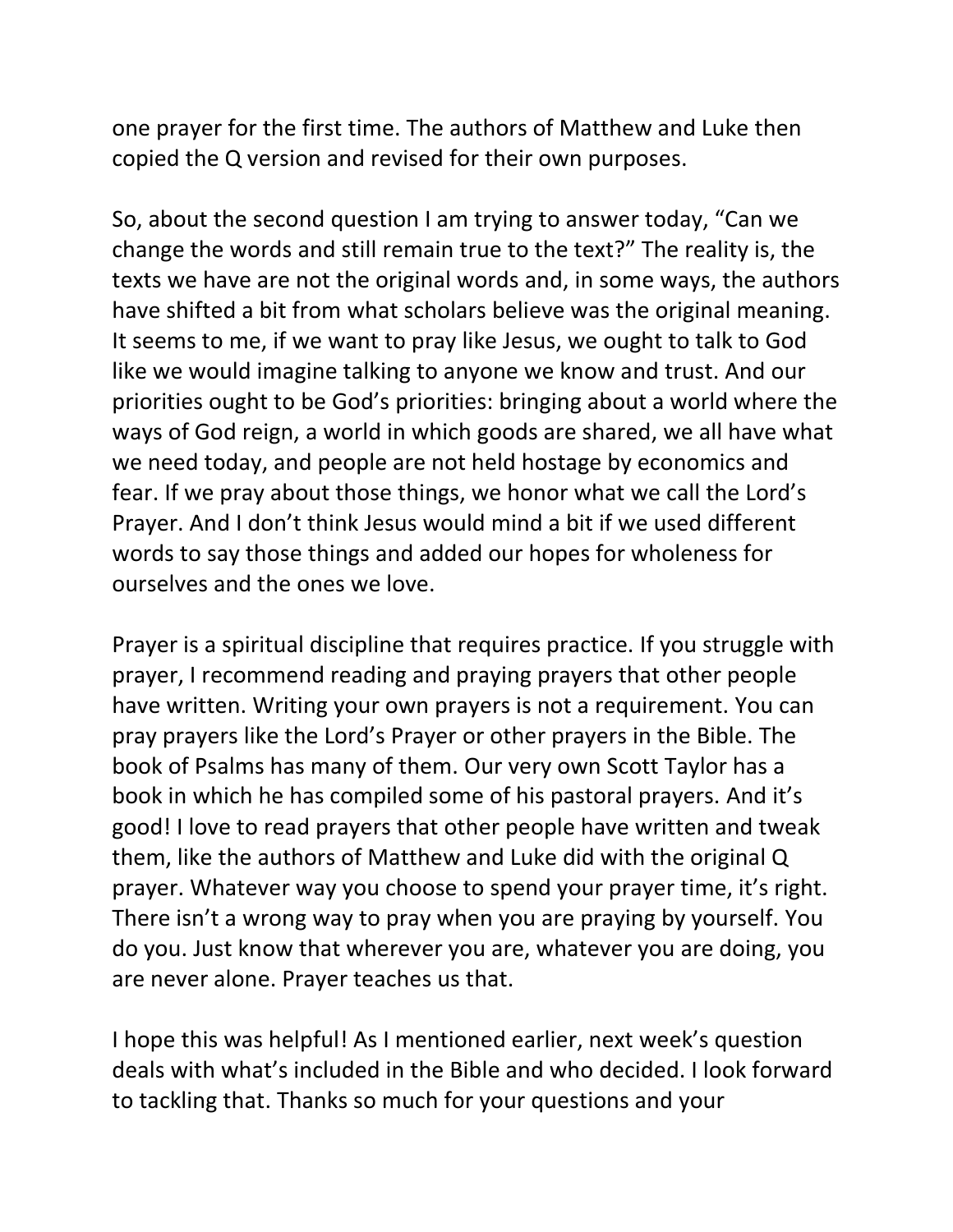engagement in some pretty heady topics. I love learning and growing with you. Amen.

#### **Hymn: Be Thou My Vision (Tim leads)**

### **Communion**

At Disciples Christian Church, communion is open to everyone, whether we are worshiping in person or virtually. You don't have to pretend you believe things you aren't sure about or be a member of the church. No matter who you are, what you have said or done, if you seek to love and be loved, you are welcome at this table where every week we remember the story of the last night Jesus spent with his friends. That night, they gathered around a table for a meal.

All these years later, we gather around this table to get a glimpse of that moment. For when we do, we remember that God welcomes all of us and there is a place set for every one of us. At the table, Jesus took the bread, blessed it, and broke it. He gave some to all of them and there was enough for everyone. He took the cup, blessed it, and passed it around, and again, there was enough for everyone. Let us pray. (Elder prays)

## **Building the Community** (announcements)

Love in a Pantry Pride Picnic Sign-Up Family Promise Meals Sign-Up

Your generosity makes a difference in Bartlesville and beyond. Please don't forget to give to the church by either going to the church by going to the website [\(www.dccbville.org](http://www.dccbville.org/)) and clicking "Give" on the homepage, dropping a check in the mail, or if you are worshiping here in person, you can drop a check in the offering box. Thank you for trusting us with your gifts.